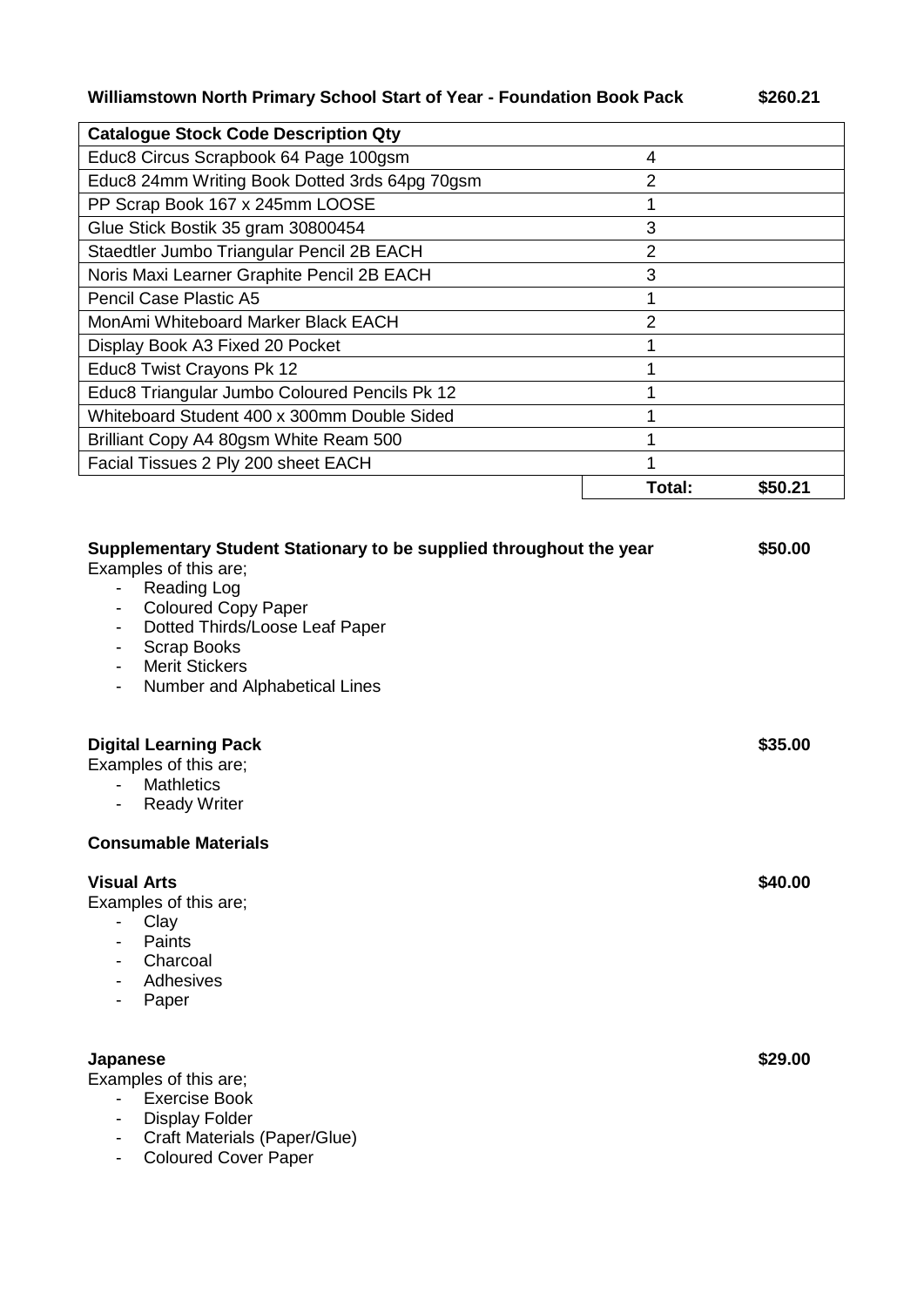| <b>STEM</b><br>Examples of this are;<br>- Exercise Book<br>Plasticine<br>$\overline{\phantom{a}}$<br><b>Balloons</b><br>$\blacksquare$<br><b>Performing Arts (Music &amp; Drama)</b><br>Examples of this are;<br>- Coloured paper<br>Glue<br>$\overline{\phantom{0}}$ | \$20.00<br>\$8.00 |
|-----------------------------------------------------------------------------------------------------------------------------------------------------------------------------------------------------------------------------------------------------------------------|-------------------|
| Icy pole sticks<br>$\overline{\phantom{0}}$                                                                                                                                                                                                                           |                   |
| <b>Total</b>                                                                                                                                                                                                                                                          | \$232.21          |
| <b>Awards/Events</b><br>Examples of this are;<br><b>Ribbons</b><br>$\sim$<br>Awards<br>$\blacksquare$<br>Certificates<br>$\overline{\phantom{a}}$<br><b>Special Lunches</b><br>$\overline{\phantom{a}}$<br><b>Badges</b><br>$\overline{\phantom{a}}$                  | \$28.00           |
| <b>Grand Total</b>                                                                                                                                                                                                                                                    | \$260.21          |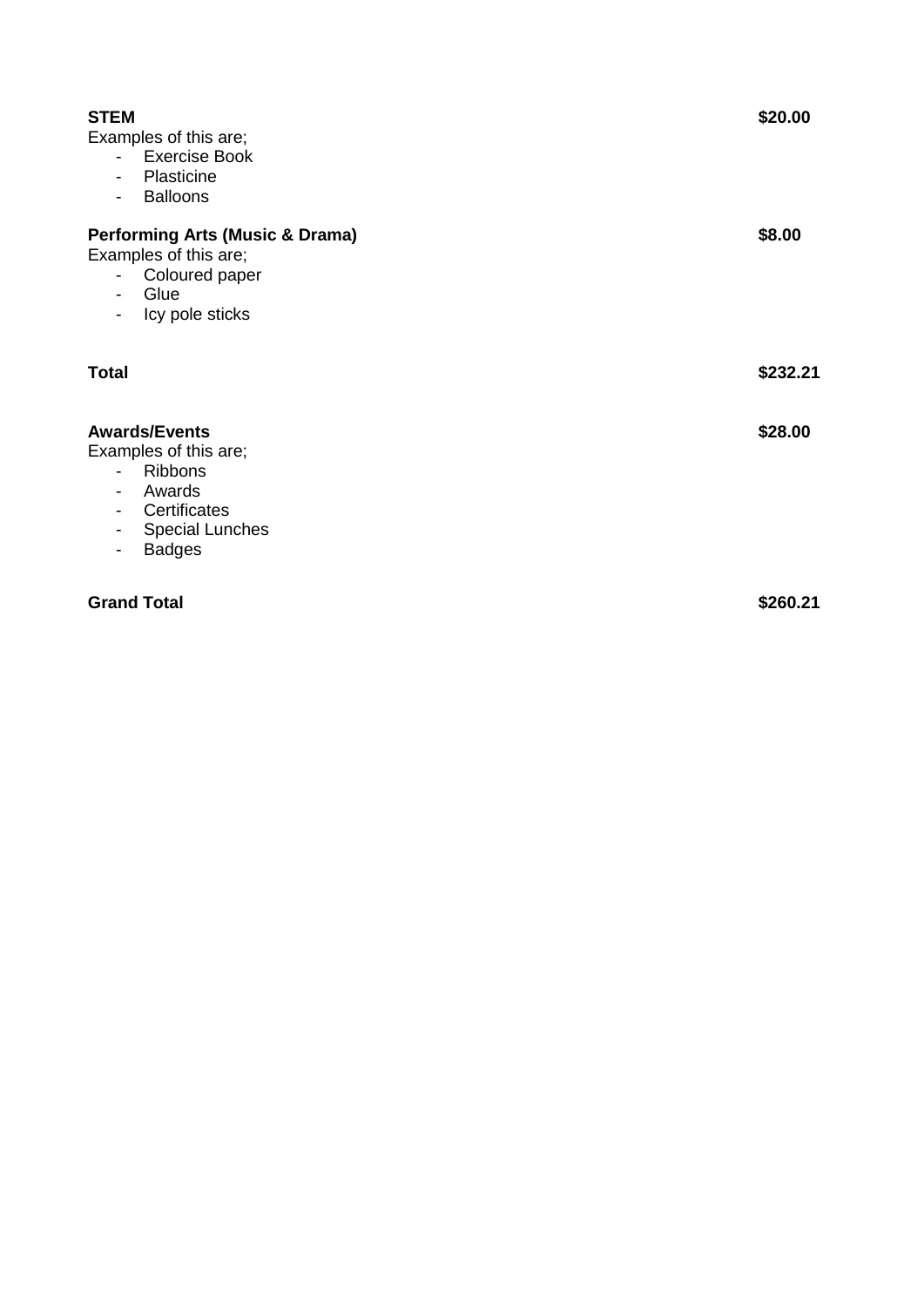## **Year 1 Book Pack - \$260.08**

| <b>Catalogue Stock Code Description Qty Price Total</b>       |               |         |
|---------------------------------------------------------------|---------------|---------|
| L140845 Educ8 18mm Project Book Dotted 3rds 335 x 245mm 64 Pg | $\mathcal{P}$ |         |
| 158 L140897 Educ8 Jumbo Scrap Book 72 pg 335 x 245mm 70gsm    | 3             |         |
| 82 ETC001 Educ8 Twist Crayons Pk 12                           |               |         |
| 133 829029 BIC Evolution Colouring Pencils Pack 12            |               |         |
| 17 & 55 30840736 Glue Stick Bostik 21 gram 30800453           | 4             |         |
| 135184 Brilliant Copy A4 80gsm White Ream 500                 |               |         |
| 339 L1302 Facial Tissues 2 Ply 200 sheet EACH                 |               |         |
| 172 115410 Whiteboard Student 400 x 300mm Double Sided        |               |         |
| 162 L140846 Educ8 18mm Writing Book Dotted 3rds 64p           | 2             |         |
| 144 L82-7085-20 Eraser Faber Castell PVC Free Large           |               |         |
| 132 11-111900 Faber Castell Jumbo Junior Grip Pencil B each   | 10            |         |
|                                                               | Total:        | \$62.08 |

| Supplementary Student Stationary to be supplied throughout the year<br>Examples of this are;<br><b>Reading Log</b><br>$\qquad \qquad \blacksquare$<br><b>Coloured Copy Paper</b><br>-<br>Dotted Thirds/Loose Leaf Paper<br>-<br><b>Scrap Books</b><br>$\overline{\phantom{a}}$<br><b>Merit Stickers</b><br>Number and Alphabetical Lines<br>$\overline{\phantom{a}}$ | \$38.00 |
|----------------------------------------------------------------------------------------------------------------------------------------------------------------------------------------------------------------------------------------------------------------------------------------------------------------------------------------------------------------------|---------|
| <b>Digital Learning Pack</b><br>Examples of this are;<br><b>Mathletics</b><br>$\blacksquare$<br><b>Ready Writer</b><br>$\overline{\phantom{a}}$                                                                                                                                                                                                                      | \$35.00 |
| <b>Consumable Materials</b>                                                                                                                                                                                                                                                                                                                                          |         |
| <b>Visual Arts</b><br>Examples of this are;<br>Clay<br>$\overline{\phantom{a}}$<br>Paints<br>$\overline{\phantom{a}}$<br>Charcoal<br>$\overline{\phantom{a}}$<br>Adhesives<br>$\overline{\phantom{a}}$<br>Paper<br>$\overline{\phantom{a}}$                                                                                                                          | \$40.00 |
| Japanese<br>Examples of this are;<br><b>Exercise Book</b><br><b>Display Folder</b><br>$\overline{\phantom{a}}$<br>Craft Materials (Paper/Glue)<br>$\overline{\phantom{a}}$                                                                                                                                                                                           | \$29.00 |

- Coloured Cover Paper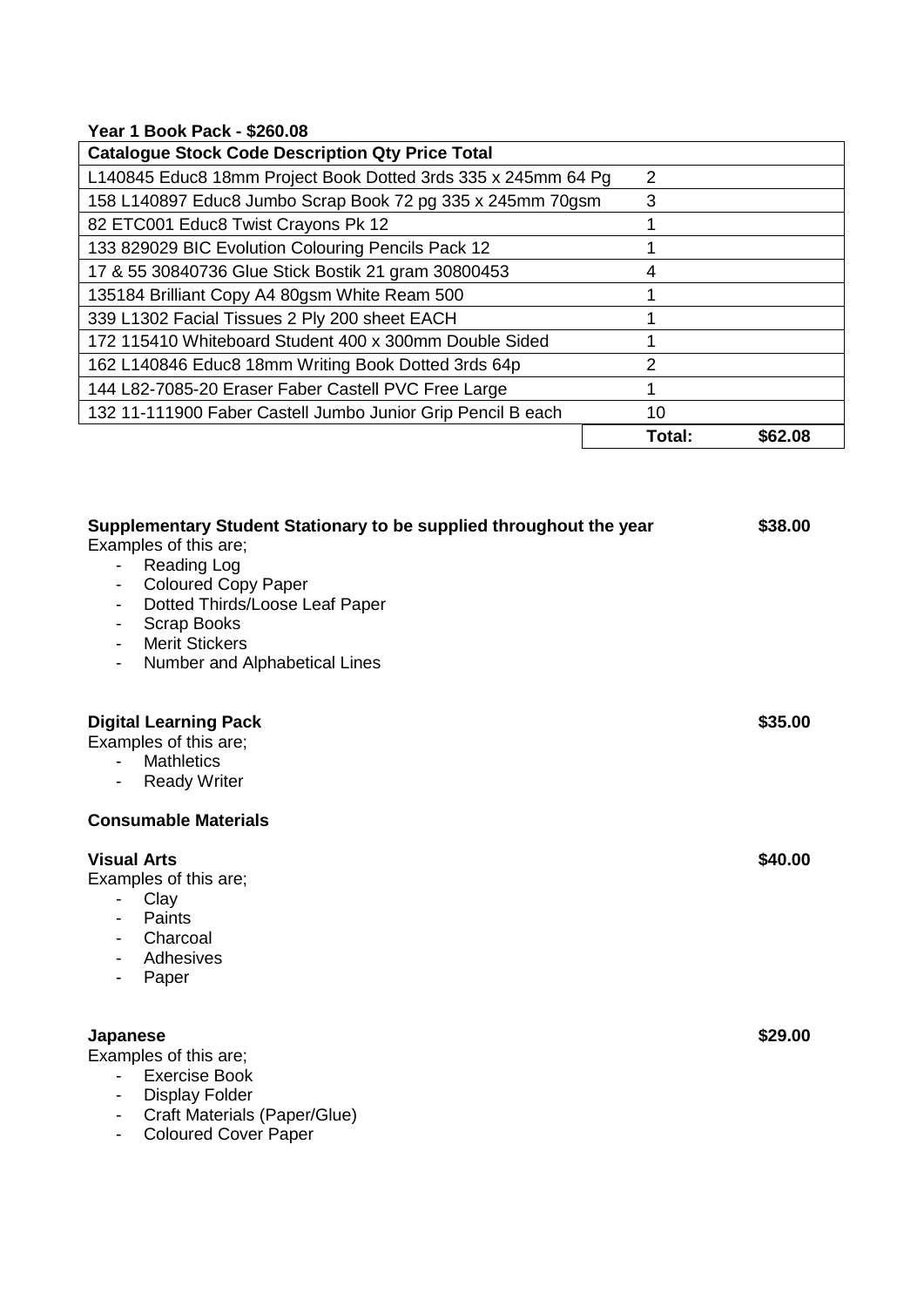| <b>STEM</b><br>Examples of this are;<br><b>Exercise Book</b><br>$\sim$<br>Plasticine<br>-<br><b>Balloons</b><br>$\overline{\phantom{0}}$                                             | \$20.00  |
|--------------------------------------------------------------------------------------------------------------------------------------------------------------------------------------|----------|
| <b>Performing Arts (Music &amp; Drama)</b><br>Examples of this are;<br>- Coloured paper<br>Glue<br>-<br>Icy pole sticks<br>-                                                         | \$8.00   |
| <b>Total</b>                                                                                                                                                                         | \$232.08 |
| <b>Awards/Events</b><br>Examples of this are;<br><b>Ribbons</b><br>$\overline{\phantom{0}}$<br>Awards<br>-<br>Certificates<br>-<br><b>Special Lunches</b><br>-<br><b>Badges</b><br>- | \$28.00  |
| <b>Grand Total</b>                                                                                                                                                                   | \$260.08 |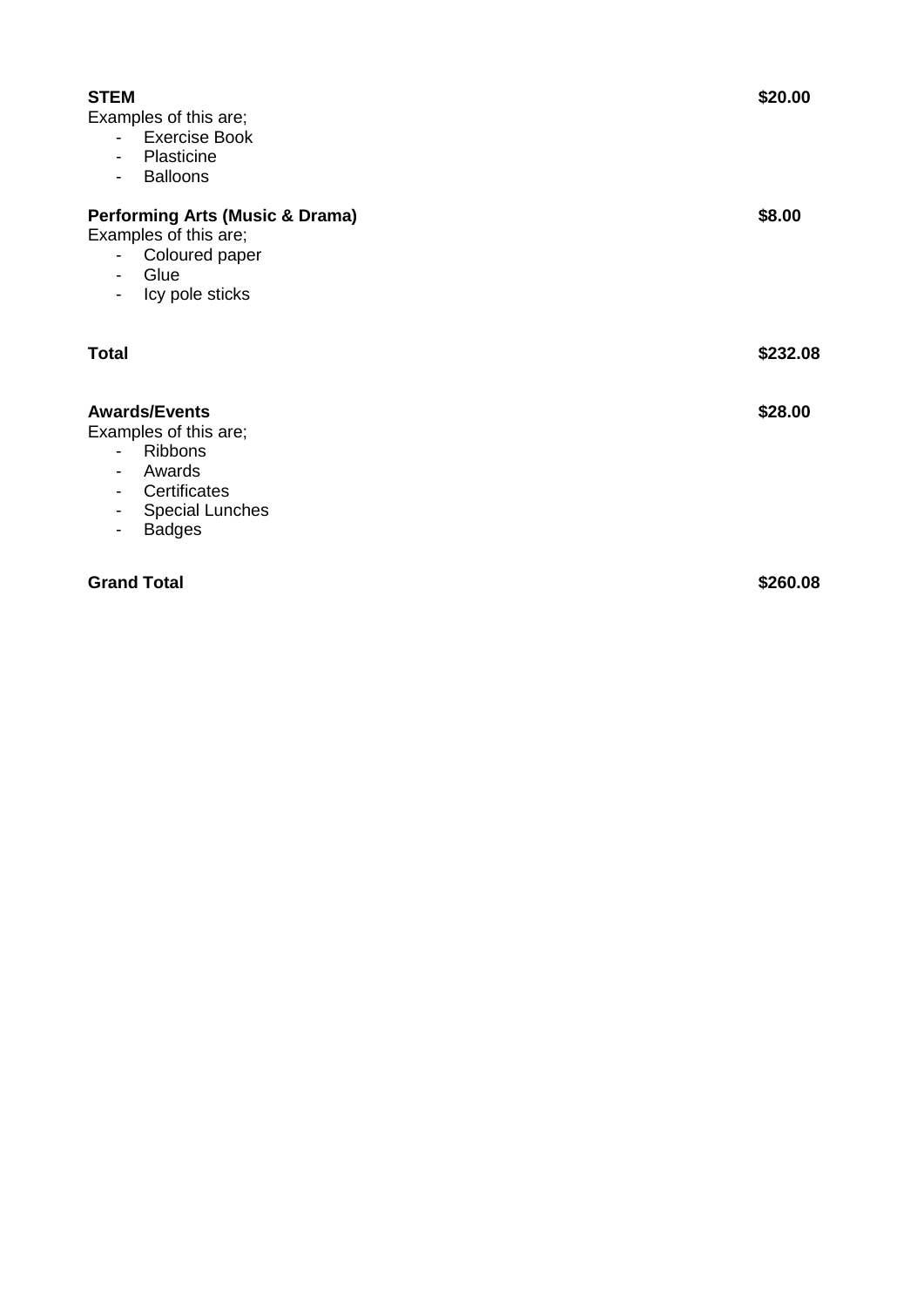| <b>Catalogue Stock Code Description Qty Price Total</b>                                                                                                                                        |        |         |
|------------------------------------------------------------------------------------------------------------------------------------------------------------------------------------------------|--------|---------|
| Page #                                                                                                                                                                                         |        |         |
| 82 ETC001 Educ8 Twist Crayons Pk 12                                                                                                                                                            | 1      |         |
| 132 LE1111HB FABER CASTELL Graphite Pencil HB                                                                                                                                                  | 3      |         |
| 133 829735 BIC Evolution Triangular Colouring Pencils Pack 12                                                                                                                                  | 1      |         |
| 162 L140846 Educ8 18mm Writing Book Dotted 3rds 64p                                                                                                                                            | 3      |         |
| 158 SB1064 Educ8 Circus Scrapbook 64 Page 100gsm                                                                                                                                               | 4      |         |
| 78 1150-150A Faber Castell Connector Colouring Pens Pack 12                                                                                                                                    | 1      |         |
| 17 & 55 30840734 Glue Stick Bostik 35 gram 30800454                                                                                                                                            | 3      |         |
| 228 ICP20 Display Book A3 Fixed 20 Pocket                                                                                                                                                      | 1      |         |
| 339 L1302 Facial Tissues 2 Ply 200 sheet EACH                                                                                                                                                  | 1      |         |
| 135184 Brilliant Copy A4 80gsm White Ream 500                                                                                                                                                  | 1      |         |
|                                                                                                                                                                                                | Total: | \$38.16 |
|                                                                                                                                                                                                |        |         |
| Supplementary Student Stationary to be supplied throughout the year<br>Examples of this are;<br><b>Reading Log</b><br>$\overline{\phantom{0}}$<br><b>Coloured Copy Paper</b><br>$\blacksquare$ |        | \$62.00 |
| Dotted Thirds/Loose Leaf Paper<br><b>Scrap Books</b>                                                                                                                                           |        |         |
| <b>Merit Stickers</b>                                                                                                                                                                          |        |         |
| Number and Alphabetical Lines<br>$\overline{\phantom{a}}$                                                                                                                                      |        |         |
| <b>Digital Learning Pack</b><br>Examples of this are;<br><b>Mathletics</b><br>$\overline{\phantom{a}}$<br><b>Ready Writer</b><br>$\overline{\phantom{a}}$                                      |        | \$35.00 |
| <b>Consumable Materials</b>                                                                                                                                                                    |        |         |
| <b>Visual Arts</b><br>Examples of this are;<br>Clay<br>Paints<br>Charcoal<br>Adhesives<br>Paper                                                                                                |        | \$40.00 |
| <b>Japanese</b><br>Examples of this are;<br><b>Exercise Book</b><br><b>Display Folder</b><br>Craft Materials (Paper/Glue)<br><b>Coloured Cover Paper</b>                                       |        | \$29.00 |
| <b>STEM</b><br>Examples of this are;<br><b>Exercise Book</b>                                                                                                                                   |        | \$20.00 |

- Plasticine
- Balloons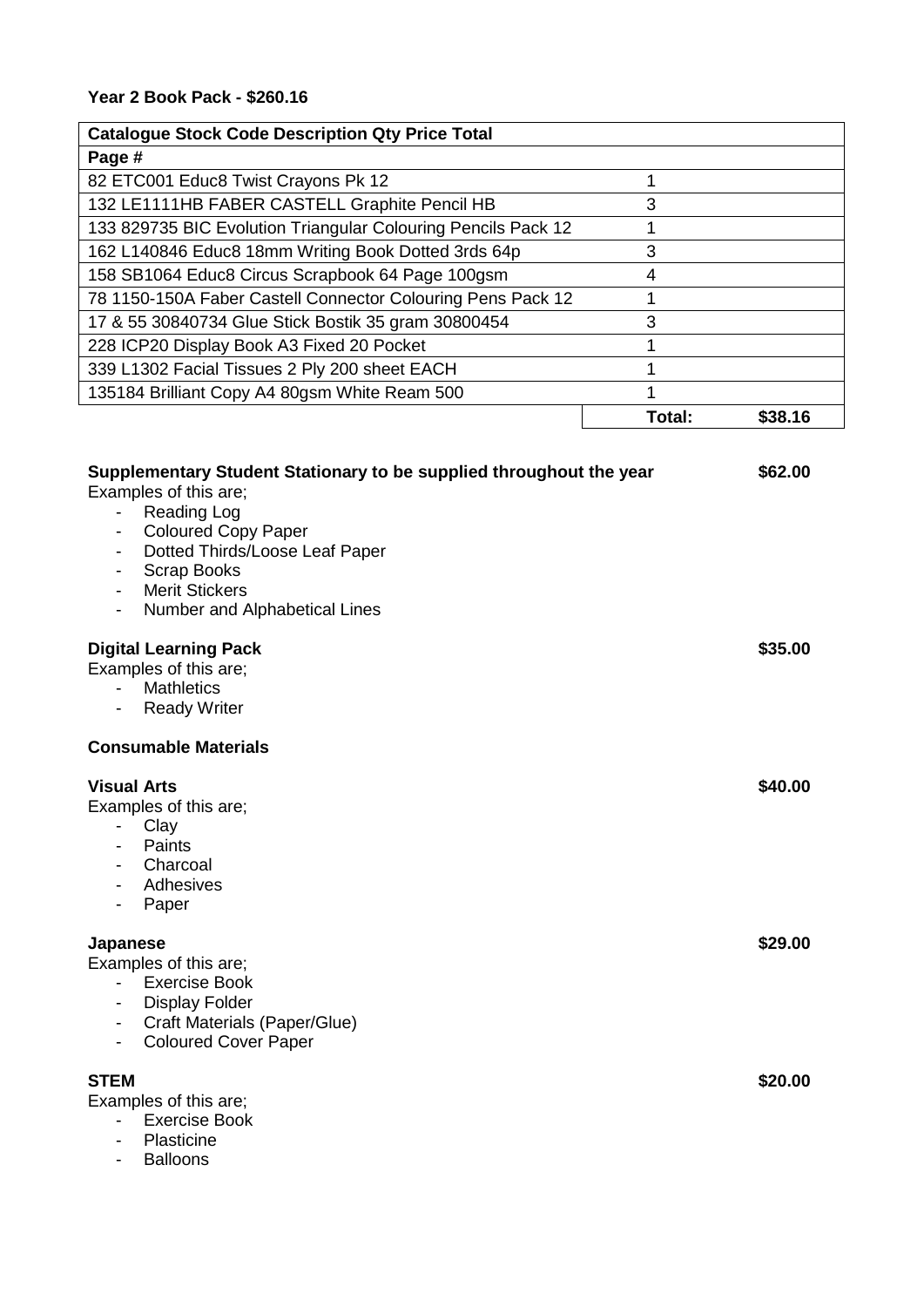| Examples of this are;<br>Coloured paper<br>$\overline{\phantom{a}}$<br>Glue<br>$\overline{\phantom{a}}$<br>Icy pole sticks<br>$\overline{\phantom{a}}$                                                              |          |
|---------------------------------------------------------------------------------------------------------------------------------------------------------------------------------------------------------------------|----------|
| <b>Total</b>                                                                                                                                                                                                        | \$232.16 |
| <b>Awards/Events</b><br>Examples of this are;<br><b>Ribbons</b><br>$\blacksquare$<br>Awards<br>$\overline{\phantom{a}}$<br>Certificates<br>$\overline{\phantom{a}}$<br><b>Special Lunches</b><br><b>Badges</b><br>- | \$28.00  |
| <b>Grand Total</b>                                                                                                                                                                                                  | \$260.16 |

**Performing Arts (Music & Drama) \$8.00**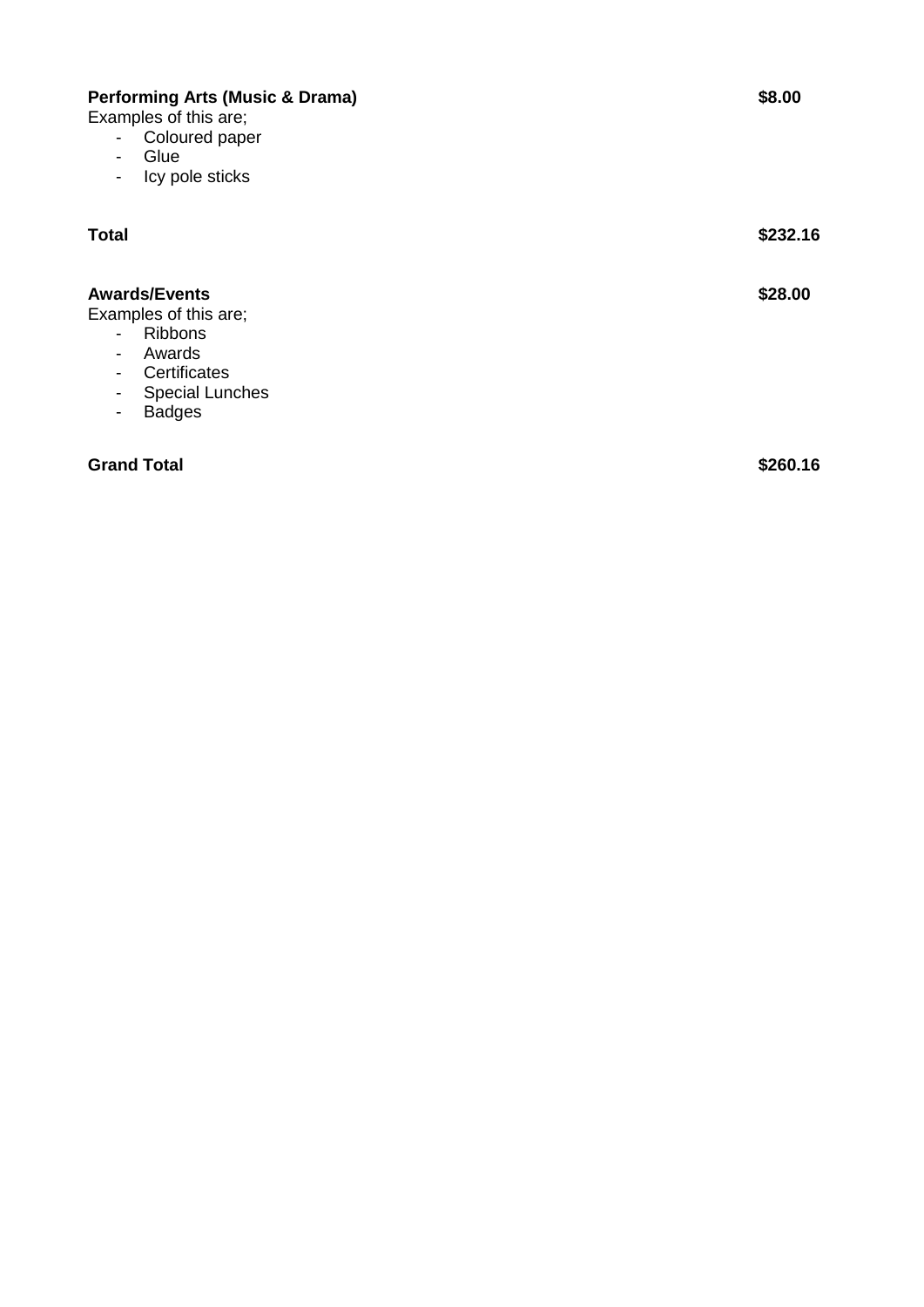| <b>Catalogue Stock Code Description Qty Price Total</b>        |        |         |
|----------------------------------------------------------------|--------|---------|
| 159 L141501 Educ8 A4 18mm Dotted Thirds 96 Page Exer           | 5      |         |
| 158 SB1064 Educ8 Circus Scrapbook 64 Page 100gsm               | 5      |         |
| 82 ETC001 Educ8 Twist Crayons Pk 12                            |        |         |
| 132 L130 60N-2 Staedtler Graphite Pencil HB EACH               | 10     |         |
| 133 83011 Educ8 Coloured Pencils Assorted Pack 12              |        |         |
| 143 ERM320 Eraser Micador Large EACH                           |        |         |
| 140 PRM200 Micador Basics Sharpener Double Hole Cannister Each |        |         |
| L144-2 Staedtler Red Checking Pencil EACH                      | 4      |         |
| 182 JP706SG Scissors - School Right Handed 150mm Red           |        |         |
| 177 RWE+30 Ruler 30cm Micador Polished                         |        |         |
| 135184 Brilliant Copy A4 80gsm White Ream 500                  |        |         |
| 233 EPP102 PP Envelope A4 with Button Clear                    |        |         |
| 26 R335YP Pop-up Note Refill lined Yellow EACH                 |        |         |
| 125 4-345-4 Edding 345 Highlighter Wallet 4                    |        |         |
| 227 141120 Educ8 Display Book Fixed 20 Pocket Black            |        |         |
| <b>DISTUD Bound Student Diary A5 2021</b>                      |        |         |
| 339 L1302 Facial Tissues 2 Ply 200 sheet EACH                  |        |         |
|                                                                | Total: | \$38.89 |

| Supplementary Student Stationary to be supplied throughout the year<br>Examples of this are;<br><b>Reading Log</b><br>$\overline{\phantom{0}}$<br><b>Coloured Copy Paper</b><br>$\overline{\phantom{a}}$<br>Dotted Thirds/Loose Leaf Paper<br>-<br><b>Scrap Books</b><br>$\overline{\phantom{a}}$<br><b>Merit Stickers</b><br>$\overline{\phantom{a}}$<br>Number and Alphabetical Lines<br>$\overline{\phantom{0}}$ | \$56.00 |
|---------------------------------------------------------------------------------------------------------------------------------------------------------------------------------------------------------------------------------------------------------------------------------------------------------------------------------------------------------------------------------------------------------------------|---------|
| <b>Digital Learning Pack</b><br>Examples of this are;<br><b>Mathletics</b><br><b>Ready Writer</b><br>$\overline{\phantom{a}}$                                                                                                                                                                                                                                                                                       | \$35.00 |
| <b>Consumable Materials</b>                                                                                                                                                                                                                                                                                                                                                                                         |         |
| <b>Visual Arts</b><br>Examples of this are;<br>Clay<br>$\overline{\phantom{0}}$<br>Paints<br>-<br>Charcoal<br>$\overline{\phantom{a}}$<br>Adhesives<br>Paper<br>-                                                                                                                                                                                                                                                   | \$40.00 |
| <b>Japanese</b><br>Examples of this are;<br><b>Exercise Book</b><br><b>Display Folder</b><br>-                                                                                                                                                                                                                                                                                                                      | \$29.00 |

- Craft Materials (Paper/Glue)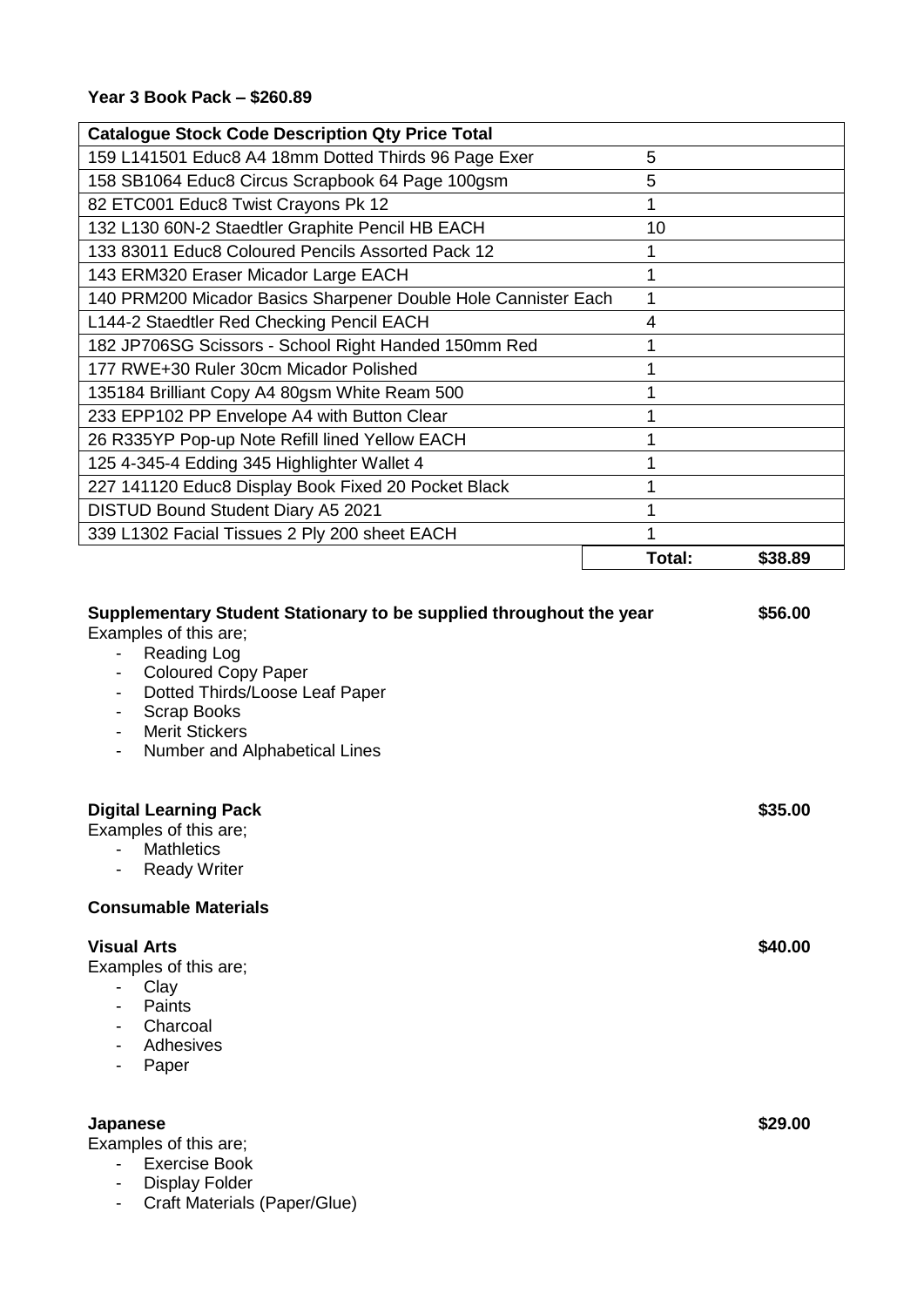| <b>Coloured Cover Paper</b> |  |
|-----------------------------|--|
|                             |  |

| <b>STEM</b><br>Examples of this are;<br><b>Exercise Book</b><br>$\sim$<br>Plasticine<br>$\blacksquare$<br><b>Balloons</b><br>$\blacksquare$                                                                                                                | \$20.00  |
|------------------------------------------------------------------------------------------------------------------------------------------------------------------------------------------------------------------------------------------------------------|----------|
| <b>Performing Arts (Music &amp; Drama)</b><br>Examples of this are;<br>- Coloured paper<br>Glue<br>$\sim$ 100 $\mu$<br>Icy pole sticks<br>$\sim$                                                                                                           | \$8.00   |
| <b>Total</b>                                                                                                                                                                                                                                               | \$226.89 |
| <b>Awards/Events</b><br>Examples of this are;<br><b>Ribbons</b><br>$\overline{\phantom{0}}$<br>Awards<br>$\overline{\phantom{0}}$<br>Certificates<br>$\overline{\phantom{a}}$<br><b>Special Lunches</b><br>$\overline{\phantom{a}}$<br><b>Badges</b><br>۰. | \$34.00  |
| <b>Grand Total</b>                                                                                                                                                                                                                                         | \$260.89 |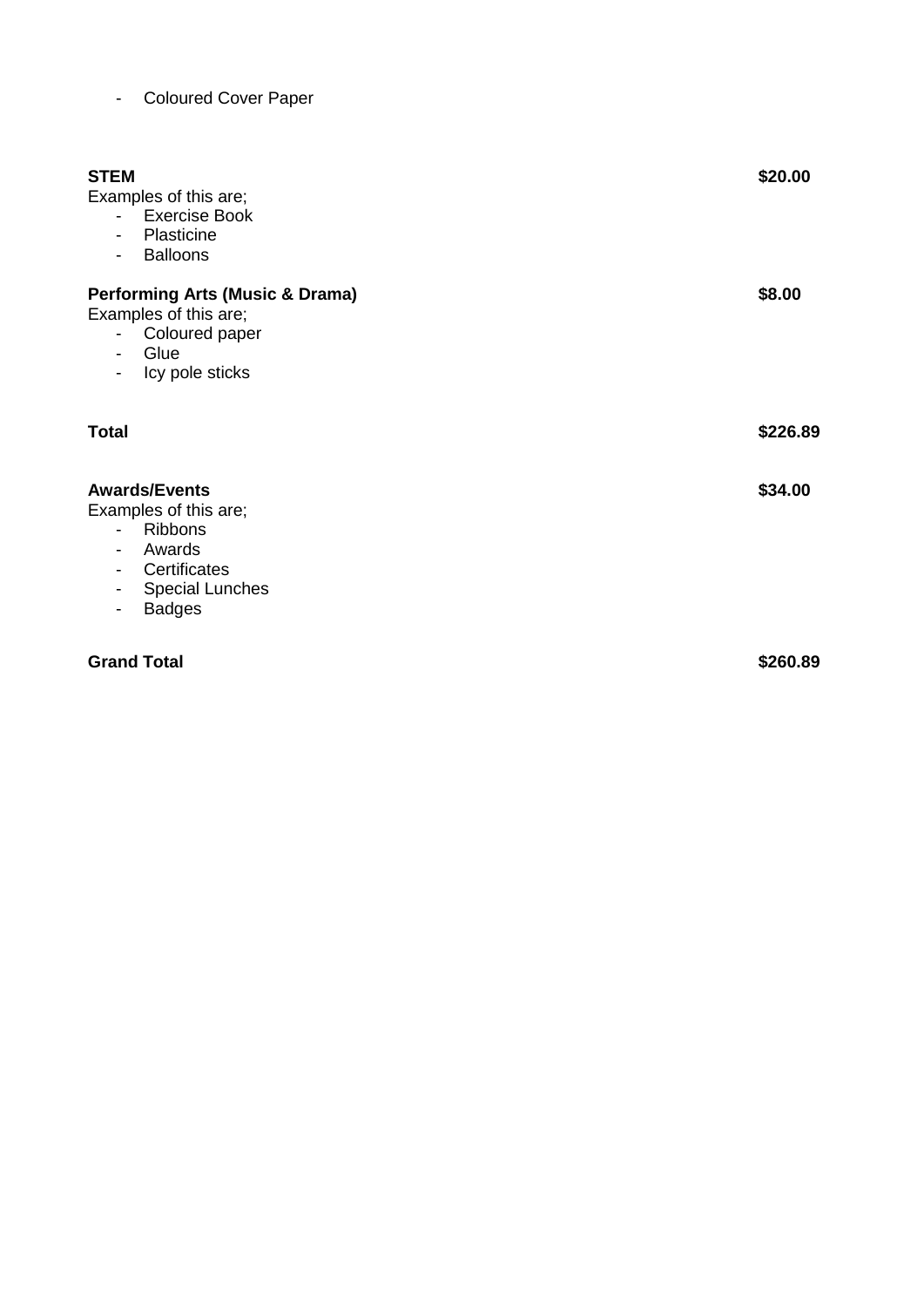| <b>Catalogue Stock Code Description Qty Price Total</b>                 |                |         |
|-------------------------------------------------------------------------|----------------|---------|
| 159 L140927 Educ8 A4 14mm Dotted Thirds 64 Page Exer                    | 3              |         |
| 163 L140972 Educ8 Grid Book A4 10mm 96 Page 70gsm EACH                  | 2              |         |
| 228 DEP001 Display Book Blue A4 Refillable 20 Pocket                    |                |         |
| 132 L110HB Staedtler Tradition HB EACH                                  | 7              |         |
| 177 RUT30 Ruler 30cm Clear Plastic                                      |                |         |
| 135 16-115853 Faber Castell Tri-Grip Coloured Pencils Assorted Box 12 1 |                |         |
| L5654-01 Repositionable Notes Marbig 75 x 75mm EACH                     |                |         |
| 106 RMX002 Radius Ballpoint Pen Blue EACH                               | 2              |         |
| 106 RMX003 Radius Ballpoint Pen Red EACH                                | $\overline{2}$ |         |
| 140 PRM200 Micador Basics Sharpener Double Hole Cannister Each          |                |         |
| 339 L1302 Facial Tissues 2 Ply 200 sheet EACH                           |                |         |
| 135184 Brilliant Copy A4 80gsm White Ream 500                           |                |         |
| L140844 Educ8 14mm Project Book Dotted 3rds 335 x 245mm 64 Pg           | $\overline{2}$ |         |
| L57-154636 Textliner Ice 1546 Highlighter Violet Ea                     |                |         |
| 125 L4-345005 Edding 345 Highlighter Yellow                             |                |         |
| 143 ERM320 Eraser Micador Large EACH                                    |                |         |
| 56 201736 Maxi-Stick 36G Glue Stick                                     | 2              |         |
| 159 L141500 Educ8 A4 14mm Dotted Thirds 96 Page Exer                    | $\overline{2}$ |         |
| L140762 Exercise Book 14mm Dotted Thirds 225 x 175mm 64 page            |                |         |
| DISTUD Bound Student Diary A5 2021                                      |                |         |
| 102 EVDA4 Educ8 Visual Art Diary A4 120 Page                            |                |         |
|                                                                         | Total:         | \$33.97 |

| Supplementary Student Stationary to be supplied throughout the year<br>Examples of this are;<br>Reading Log<br>$\sim$<br><b>Coloured Copy Paper</b><br>-<br>Dotted Thirds/Loose Leaf Paper<br>$\overline{\phantom{a}}$<br><b>Scrap Books</b><br>$\overline{\phantom{a}}$<br><b>Merit Stickers</b><br>$\blacksquare$<br>Number and Alphabetical Lines<br>$\overline{\phantom{a}}$ | \$61.00 |
|----------------------------------------------------------------------------------------------------------------------------------------------------------------------------------------------------------------------------------------------------------------------------------------------------------------------------------------------------------------------------------|---------|
| <b>Digital Learning Pack</b><br>Examples of this are;<br><b>Mathletics</b><br><b>Ready Writer</b><br>$\overline{\phantom{a}}$                                                                                                                                                                                                                                                    | \$40.00 |
| <b>Consumable Materials</b>                                                                                                                                                                                                                                                                                                                                                      |         |
| <b>Visual Arts</b><br>Examples of this are;<br>Clay<br>$\overline{\phantom{a}}$<br>Paints<br>$\overline{\phantom{a}}$<br>Charcoal<br>۰<br>Adhesives<br>$\blacksquare$                                                                                                                                                                                                            | \$40.00 |

- Paper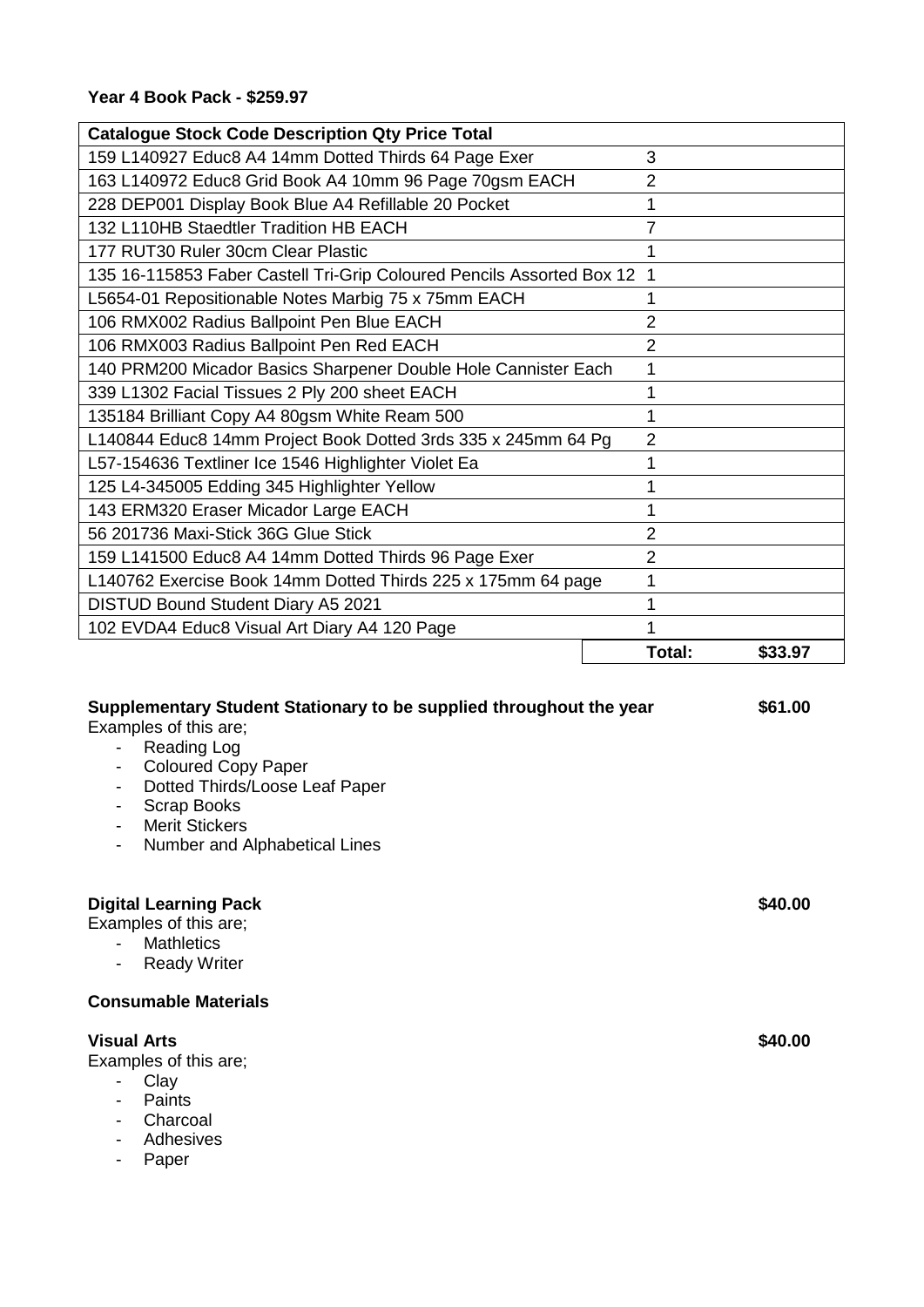| Japanese<br>Examples of this are;<br><b>Exercise Book</b><br>$\sim$<br><b>Display Folder</b><br>$\overline{\phantom{0}}$<br><b>Craft Materials (Paper/Glue)</b><br>Ξ.<br><b>Coloured Cover Paper</b><br>$\overline{\phantom{0}}$ | \$29.00  |
|----------------------------------------------------------------------------------------------------------------------------------------------------------------------------------------------------------------------------------|----------|
| <b>STEM</b><br>Examples of this are;<br><b>Exercise Book</b><br>$\overline{\phantom{0}}$<br>Plasticine<br>۰<br><b>Balloons</b><br>$\overline{\phantom{a}}$                                                                       | \$20.00  |
| <b>Performing Arts (Music &amp; Drama)</b><br>Examples of this are;<br>Coloured paper<br>÷.<br>Glue<br>-<br>Icy pole sticks<br>$\overline{\phantom{0}}$                                                                          | \$8.00   |
| <b>Total</b>                                                                                                                                                                                                                     | \$231.97 |
| <b>Awards/Events</b><br>Examples of this are;<br><b>Ribbons</b><br>$\sim$ 10 $\pm$<br>Awards<br>$\overline{\phantom{0}}$<br>Certificates<br>-<br><b>Special Lunches</b><br>$\overline{\phantom{0}}$<br><b>Badges</b><br>-        | \$28.00  |
| <b>Grand Total</b>                                                                                                                                                                                                               | \$259.97 |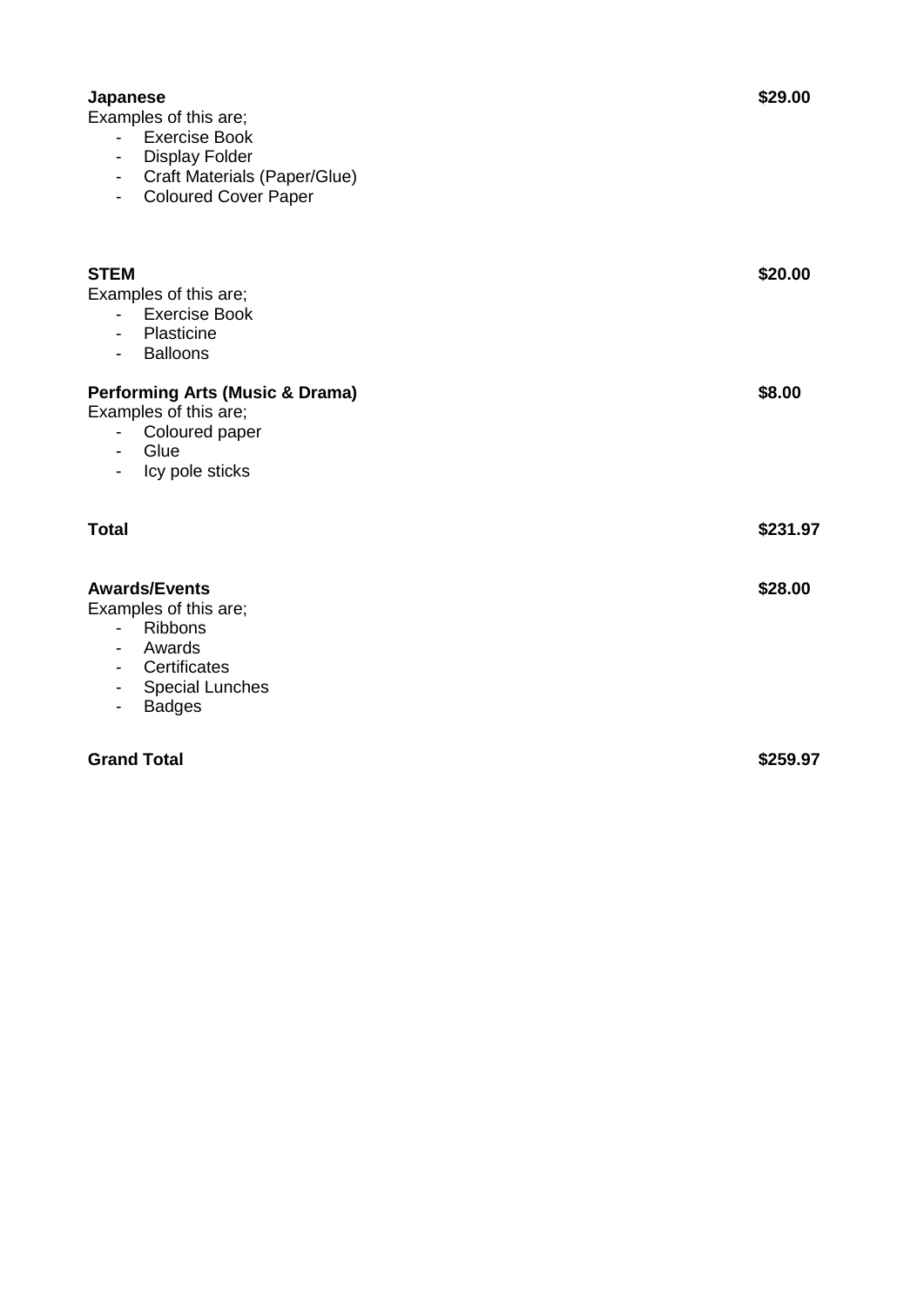## **Year 5 Book Pack - \$260.20**

## **Stock Code Description Qty B/O Price Disc.% Total**

|                                                | Total:         | \$42.20 |
|------------------------------------------------|----------------|---------|
| L1302 Facial Tissues 2 Ply 200 sheet EACH      |                |         |
| 135184 Brilliant Copy A4 80gsm White Ream 500  |                |         |
| DISTUD Bound Student Diary A5 2021             |                |         |
| EPP209 PP Envelope A4 with Button Red          |                |         |
| EPP204 PP Envelope A4 with Button Blue         |                |         |
| EPP107 PP Envelope A4 with Button Purple       |                |         |
| EPP102 PP Envelope A4 with Button Clear        |                |         |
| L140961 Educ8 A4 8mm 64 Page Exercise Book     | 4              |         |
| L140972 Educ8 Grid Book A4 10mm 96 Page 70gsm  | 4              |         |
| L140926 Educ8 A4 9mm Dotted Thirds 64 Page     | $\overline{2}$ |         |
| RWE30 Ruler 30cm Wooden Micador Essential Each |                |         |
| EVDA4 Educ8 Visual Art Diary A4 120 Page       |                |         |
| L5654-01 Repositionable Notes Marbig 75 x 75mm | 3              |         |
| <b>ERM320 Eraser Micador Large EACH</b>        | $\overline{2}$ |         |
| 1002Z Sharpener Metal Single Hole              | $\overline{2}$ |         |
| 83011 Educ8 Coloured Pencils Assorted Pack 12  |                |         |
| 30840734 Glue Stick Bostik 35 gram 30800454    | $\overline{2}$ |         |
| PSM001 Educ8 Safety Markers Pk 12              |                |         |
| L130 60N-0 Staedtler Natural Graphite 2B EACH  | 8              |         |
| L430M-3CP5 Staedtler Stick Medium Blue LOOSE   | 4              |         |
| L430M-2CP5 Staedtler Stick Medium Red LOOSE    | $\overline{2}$ |         |
| L430MG Staedtler Stick Medium Green LOOSE      |                |         |
| L4-345005 Edding 345 Highlighter Yellow        |                |         |
| L364-23 Highlighter Textsurfer Pink EACH       |                |         |
|                                                |                |         |

| Supplementary Student Stationary to be supplied throughout the year<br>Examples of this are;<br>Reading Log<br>$\sim$<br><b>Coloured Copy Paper</b><br>Ξ.<br>Dotted Thirds/Loose Leaf Paper<br>$\overline{\phantom{a}}$<br>Scrap Books<br>-<br><b>Merit Stickers</b><br>$\overline{\phantom{0}}$<br>Number and Alphabetical Lines<br>$\overline{\phantom{a}}$ | \$47.00 |
|---------------------------------------------------------------------------------------------------------------------------------------------------------------------------------------------------------------------------------------------------------------------------------------------------------------------------------------------------------------|---------|
| <b>Digital Learning Pack</b><br>Examples of this are;<br><b>Mathletics</b><br>$\overline{\phantom{0}}$<br><b>Ready Writer</b><br>Ξ.                                                                                                                                                                                                                           | \$40.00 |
| <b>Consumable Materials</b><br><b>Visual Arts</b><br>Examples of this are;<br>Clay<br>Paints<br>Charcoal<br>-<br>Adhesives<br>Paper                                                                                                                                                                                                                           | \$40.00 |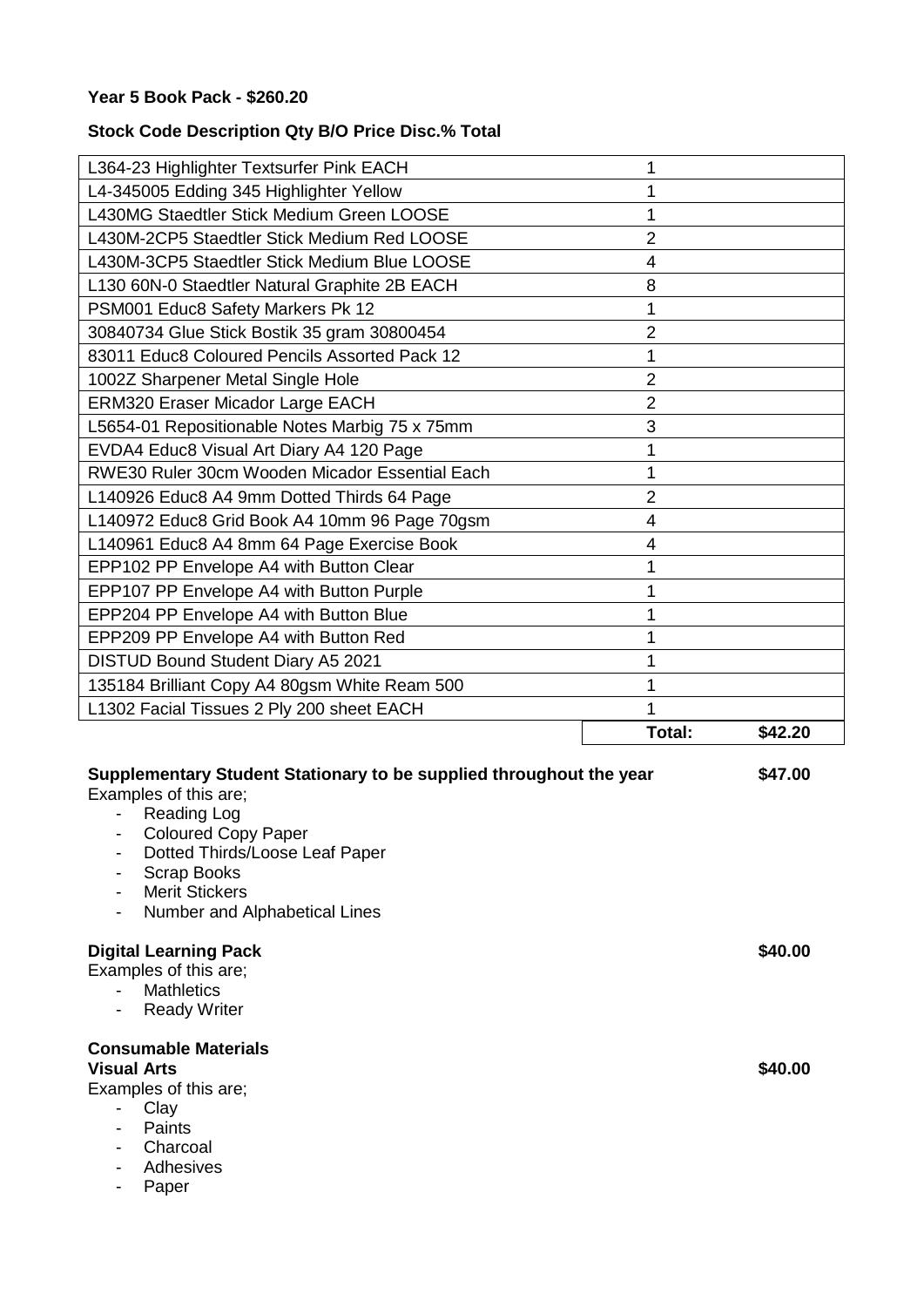| <b>Japanese</b><br>Examples of this are;<br><b>Exercise Book</b><br>$\overline{\phantom{0}}$<br><b>Display Folder</b><br>$\overline{\phantom{a}}$<br><b>Craft Materials (Paper/Glue)</b><br>$\blacksquare$<br><b>Coloured Cover Paper</b><br>$\blacksquare$ | \$29.00  |
|-------------------------------------------------------------------------------------------------------------------------------------------------------------------------------------------------------------------------------------------------------------|----------|
| <b>STEM</b><br>Examples of this are;<br><b>Exercise Book</b><br>$\sim$ 10 $\pm$<br>Plasticine<br><b>Balloons</b><br>$\overline{\phantom{a}}$                                                                                                                | \$20.00  |
| <b>Performing Arts (Music &amp; Drama)</b><br>Examples of this are;<br>Coloured paper<br>$\overline{\phantom{0}}$<br>Glue<br>Icy pole sticks<br>$\overline{\phantom{a}}$                                                                                    | \$8.00   |
| Total                                                                                                                                                                                                                                                       | \$226.20 |
| <b>Awards/Events</b><br>Examples of this are;<br><b>Ribbons</b><br>$\overline{\phantom{a}}$<br>Awards<br>$\overline{\phantom{a}}$<br>Certificates<br>$\overline{\phantom{a}}$<br><b>Special Lunches</b><br><b>Badges</b><br>$\overline{\phantom{a}}$        | \$34.00  |
| <b>Grand Total</b>                                                                                                                                                                                                                                          | \$260.20 |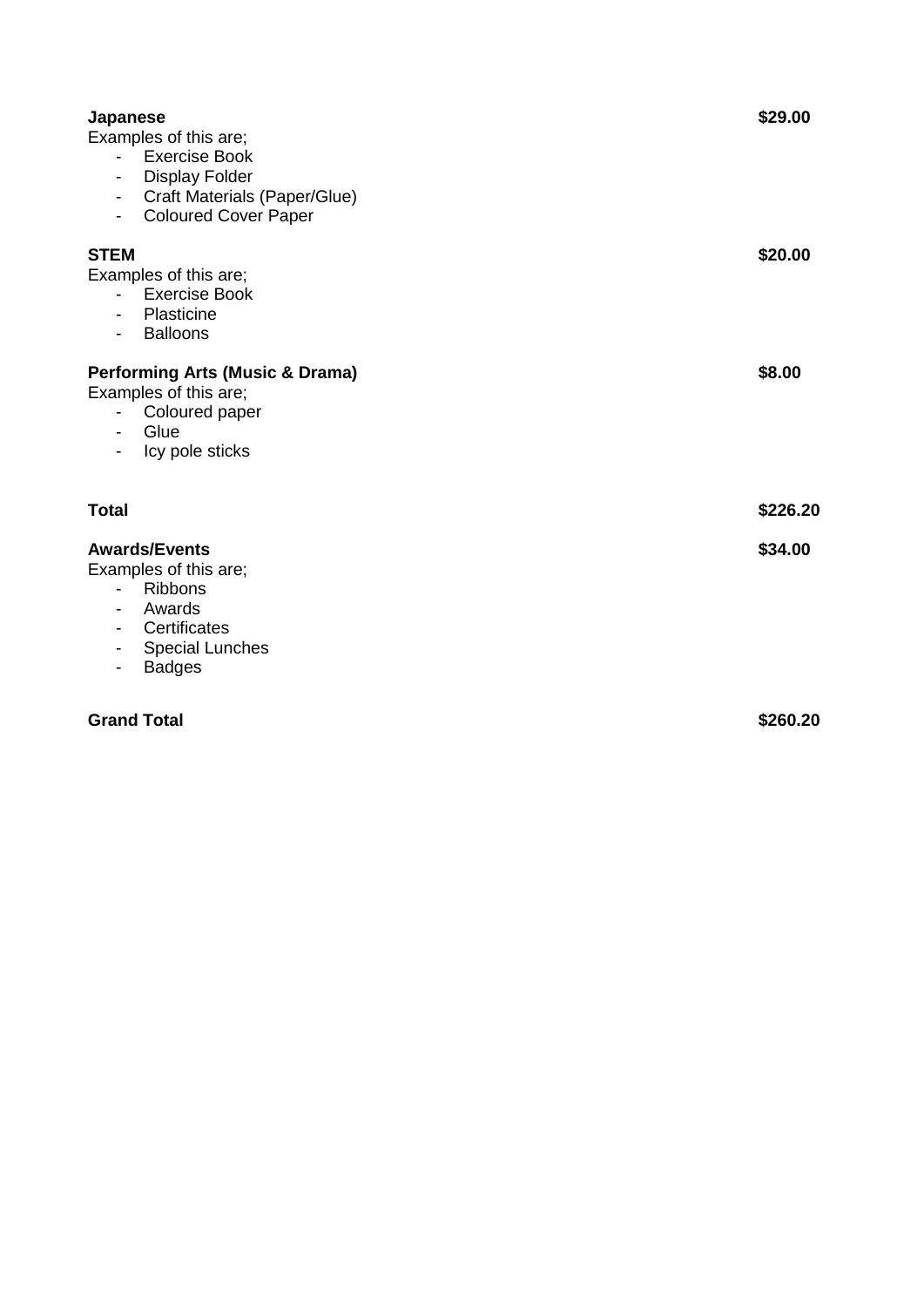| <b>Catalogue Stock Code Description Qty Price Total</b>      |                |         |
|--------------------------------------------------------------|----------------|---------|
| 102 EVDA4 Educ8 Visual Art Diary A4 120 Page                 | 1              |         |
| 159 L140961 Educ8 A4 8mm 64 Page Exercise Book 70gsm         | 5              |         |
| 29 & 167 56906 Notebook Lecture Pad A4 70 Leaf 7 Hole        | 1              |         |
| 233 EPP107 PP Envelope A4 with Button Purple                 | 3              |         |
| 177 RUT30 Ruler 30cm Clear Plastic                           |                |         |
| 125 L4-345009 Edding 345 Highlighter Pink                    | $\overline{2}$ |         |
| 125 L4-345005 Edding 345 Highlighter Yellow                  | $\overline{2}$ |         |
| 132 LE1111HB FABER CASTELL Graphite Pencil HB                | 8              |         |
| 108 L49-TRIO32M-BL Faber Castell Trilux Ballpoint Black Each | $\overline{4}$ |         |
| 108 L49-TRIO32M-BU Faber Castell Trilux Ballpoint Blue Each  | 4              |         |
| 108 L49-TRIO32M-RD Faber Castell Trilux Ballpoint Red Each   | 4              |         |
| 139 1002Z Sharpener Metal Single Hole                        | 1              |         |
| 133 83011 Educ8 Coloured Pencils Assorted Pack 12            | 1              |         |
| L5654-01 Repositionable Notes Marbig 75 x 75mm EACH          | 4              |         |
| 56 201736 Maxi-Stick 36G Glue Stick                          | 4              |         |
| 135184 Brilliant Copy A4 80gsm White Ream 500                | 1              |         |
| 339 L1302 Facial Tissues 2 Ply 200 sheet EACH                | 1              |         |
| 163 L140972 Educ8 Grid Book A4 10mm 96 Page 70gsm EACH       | 4              |         |
| 78 1150-150A Faber Castell Connector Colouring Pens Pack 12  | 1              |         |
| 143 ERM320 Eraser Micador Large EACH                         | 3              |         |
| 227 141120 Educ8 Display Book Fixed 20 Pocket Black          |                |         |
| DISTUD Bound Student Diary A5 2021                           |                |         |
| 182 JP706SG Scissors - School Right Handed 150mm Red         | 1              |         |
| 177 RWE30 Ruler 30cm Wooden Micador Essential Each           |                |         |
|                                                              | Total:         | \$51.24 |

| Supplementary Student Stationary to be supplied throughout the year | \$45.00 |
|---------------------------------------------------------------------|---------|
| Examples of this are;                                               |         |
| Reading Log                                                         |         |
| <b>Coloured Copy Paper</b><br>Ξ.                                    |         |
| Dotted Thirds/Loose Leaf Paper<br>۰.                                |         |
| <b>Scrap Books</b>                                                  |         |
| <b>Merit Stickers</b>                                               |         |
| Number and Alphabetical Lines<br>۰                                  |         |
| <b>Digital Learning Pack</b><br>Examples of this are;               | \$35.00 |
| <b>Mathletics</b>                                                   |         |
| <b>Ready Writer</b><br>$\blacksquare$                               |         |
| <b>Consumable Materials</b>                                         |         |
| <b>Visual Arts</b>                                                  | \$40.00 |

Examples of this are;

- Clay
- Paints
- Charcoal
- Adhesives
- Paper